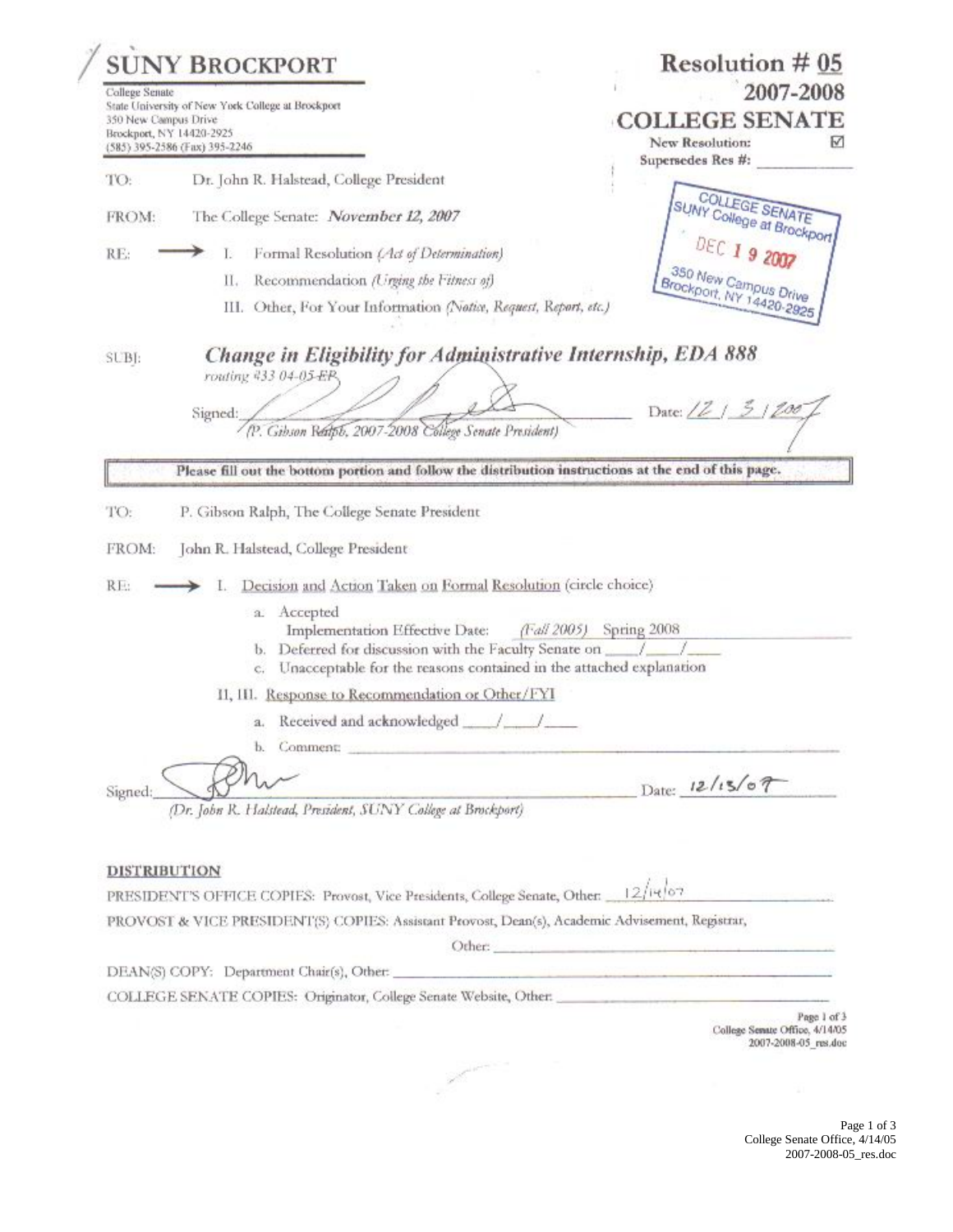ROUTING NUMBER\*

Replaces Resolution #:

#33 04-05 EP

**NUMBER TO BE ASSIGNED BY SENATE OFFICE**

# **DEADLINE FOR SUBMISSIONS: FEBRUARY 23** *- Proposals received after the deadline may not be reviewed until next*

*semester.*

Submit all proposals to the College Senate President electronically or on a disk with a hard copy. Please provide cover page information requested. [facprez@brockport.edu,](mailto:facprez@brockport.edu) [senate@brockport.edu](mailto:fsenate@brockport.edu) College Senate Office, 426 Allen Building

## **1. PROPOSAL TITLE:**

Please be somewhat descriptive, for example, *Graduate Probation/Dismissal Proposal* rather than *Graduate Proposal*.

Minor Change in the Eligibility for Administrative Internship, EDA 888

## **2. BRIEF DESCRIPTION OF PROPOSAL:**

This change pertains to eligibility for the Administrative Internship, EDA 888. We propose that in order to qualify for the Internship, that all credits taken at SUNY Brockport in current certification studies (EDA required courses) have received a grade of "B" or better. Students who do not meet this minimal requirement will not qualify for the Internship unless they retake the course and upgrade the letter grade to qualify. As this is a minor change, it is suggested that the matter be addressed in committee.

#### **3. PROPOSED IMPLEMENTATION DATE:**

Fall 2005

**4. SUBMISSION & REVISION DATES:** PLEASE DATE ALL UPDATED DOCUMENTS and resubmit to the Senate Office electronically prior to Senate review and vote at senate@brockport.edu.

| <b>First Submission</b> | Updated on    | <b>Updated on</b> | <b>Updated on</b> |
|-------------------------|---------------|-------------------|-------------------|
| April 5, 2005           | April 22,2005 |                   |                   |
| Senate Office rec'd     |               |                   |                   |
| 4/14/05                 |               |                   |                   |

#### **5. SUBMITTED BY: (contact person)**

| Name                     | Department     | Phone        | Email              |
|--------------------------|----------------|--------------|--------------------|
| Joseph Hoff, Senator and | Educational    | 585-395-2661 | jhoffefact@aol.com |
| Sandra Graczyk, EDA      | Administration |              |                    |
| Chair                    |                |              |                    |
|                          |                |              |                    |

#### **6. COMMITTEES TO COPY: (Senate office use only)**

| Forwarded To                      | Date                            |
|-----------------------------------|---------------------------------|
| Committee Chair                   | $4/27/05$ to GC but moved to EP |
| <b>Chair Approval Signature</b>   |                                 |
| <b>Executive Committee</b>        | 10/1/07                         |
| Senate Floor                      | $10/29/07$ vote $11/12/07$      |
| <b>College President</b><br>Other |                                 |
|                                   |                                 |
|                                   |                                 |
|                                   |                                 |
|                                   |                                 |

*\*(ROUTING NUMBER WILL BE A CHRONOLOGICAL NUMBER SEQUENCE FOLLOWED BY COMMITTEE INITIALS)*